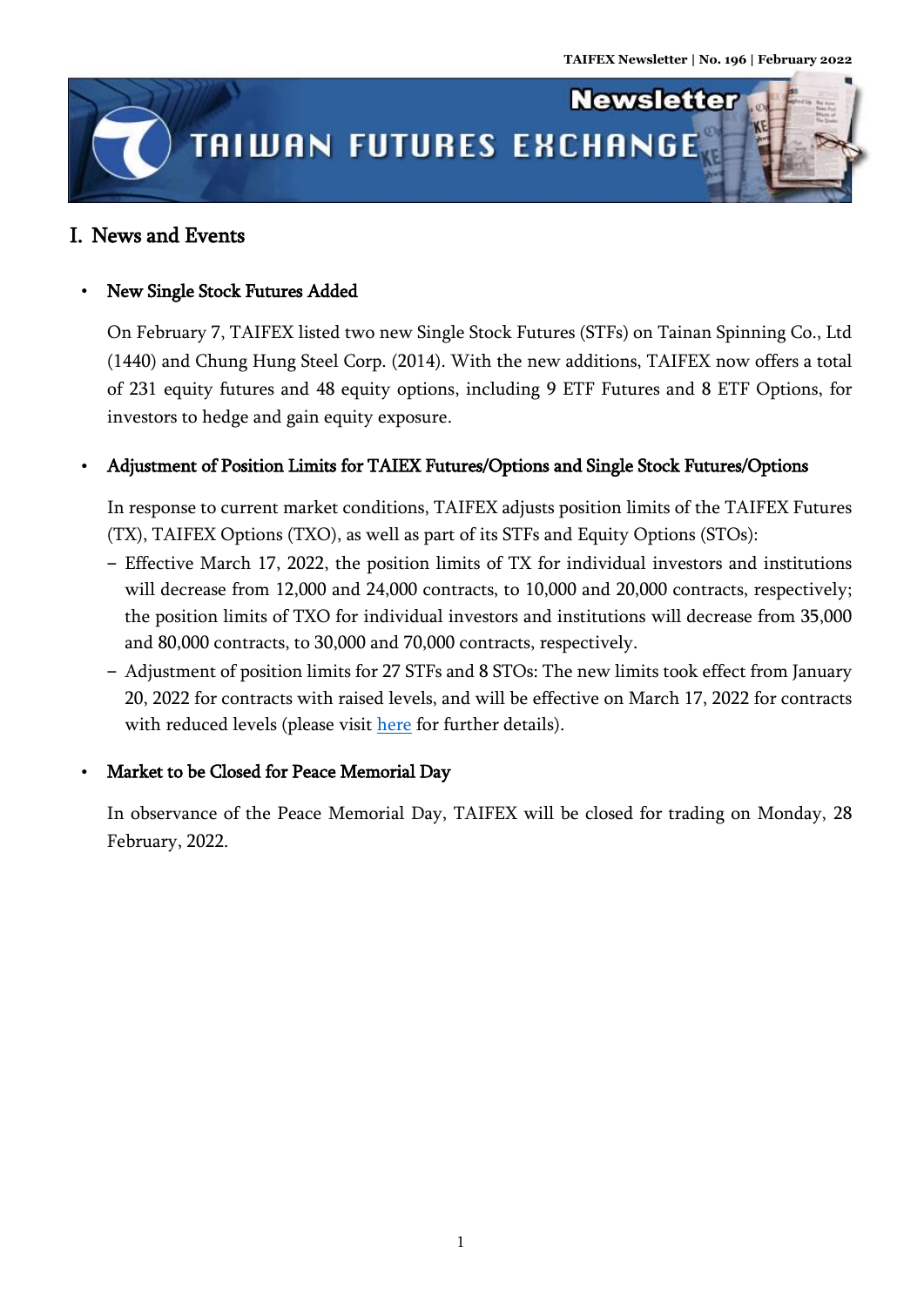.<br>Titul

## II.Statistics

# TAIFEX Trading Volume

|                                           | <b>Ticker</b><br>Symbol  | <b>Monthly Volume</b> |       |                              |        | <b>YTD Volume</b> |       | <b>ADV</b>      | Month-End                         |
|-------------------------------------------|--------------------------|-----------------------|-------|------------------------------|--------|-------------------|-------|-----------------|-----------------------------------|
| Contract                                  |                          | <b>Jan 2022</b>       |       | <b>Jan 2021</b>              |        | <b>Jan 2022</b>   |       | <b>Jan 2022</b> | O <sub>I</sub><br><b>Jan 2022</b> |
| <b>Index Futures</b>                      | $\mathcal{T}\mathcal{X}$ | 3,163,074             | 10.5% | 4,833,064                    | 12.5%  | 3,163,074         | 10.5% | 175,726         | 85,022                            |
|                                           | <b>MTX</b>               | 5,216,435             | 17.3% | 6,878,419                    | 17.7%  | 5,216,435         | 17.3% | 289,802         | 60,437                            |
|                                           | TE                       | 55,140                | 0.2%  | 94,843                       | 0.2%   | 55,140            | 0.2%  | 3,063           | 2,698                             |
|                                           | ZEF                      | 88,525                | 0.3%  |                              |        | 88,525            | 0.3%  | 4,918           | 1,911                             |
|                                           | TF                       | 40,712                | 0.1%  | 37,632                       | 0.1%   | 40,712            | 0.1%  | 2,262           | 2,754                             |
|                                           | <b>ZFF</b>               | 15,523                | 0.1%  |                              |        | 15,523            | 0.1%  | 862             | 886                               |
|                                           | XIF                      | 4,372                 | 0.0%  | 9,166                        | 0.0%   | 4,372             | 0.0%  | 243             | 139                               |
|                                           | <b>GTF</b>               | 1,644                 | 0.0%  | 1,332                        | 0.0%   | 1,644             | 0.0%  | 91              | 177                               |
|                                           | G <sub>2F</sub>          | 2,009                 | 0.0%  | 17,056                       | 0.0%   | 2,009             | 0.0%  | 112             | 96                                |
|                                           | T5F                      | 273                   | 0.0%  | 2,235                        | 0.0%   | 273               | 0.0%  | 15              | 67                                |
|                                           | TJF                      | 3,927                 | 0.0%  | 2,074                        | 0.0%   | 3,927             | 0.0%  | 218             | 495                               |
|                                           | <b>SPF</b>               | 4,455                 | 0.0%  | 8,083                        | 0.0%   | 4,455             | 0.0%  | 248             | 801                               |
|                                           | <b>UDF</b>               | 70,007                | 0.2%  | 78,398                       | 0.2%   | 70,007            | 0.2%  | 3,889           | 1,511                             |
|                                           | <b>UNF</b>               | 120,274               | 0.4%  | 43,570                       | 0.1%   | 120,274           | 0.4%  | 6,682           | 4,879                             |
|                                           | <b>BTF</b>               | 107                   | 0.0%  | 3,377                        | 0.0%   | 107               | 0.0%  | 6               | 12                                |
|                                           | E4F                      | 1,029                 | 0.0%  | 10,173                       | 0.0%   | 1,029             | 0.0%  | 57              | $\mathbf{0}$                      |
|                                           | F1F                      | 4,236                 | 0.0%  | 9,648                        | 0.0%   | 4,236             | 0.0%  | 235             | 311                               |
| <b>Index Options</b>                      | <b>TXO</b>               | 16,953,837            |       | 56.3% 21,872,243             | 56.4%  | 16,953,837        | 56.3% | 941,880         | 268,962                           |
|                                           | TEO                      | 16,030                | 0.1%  | 4,366                        | 0.0%   | 16,030            | 0.1%  | 891             | 1,687                             |
|                                           | <b>TFO</b>               | 14,587                | 0.0%  | 7,505                        | 0.0%   | 14,587            | 0.0%  | 810             | 2,103                             |
| <b>Single Stock Futures</b>               | <b>STF</b>               | 4,237,077             | 14.1% | 4,722,223                    | 12.2%  | 4,237,077         | 14.1% | 235,393         | 481,862                           |
| <b>Equity Options</b>                     | <b>STO</b>               | 7,737                 | 0.0%  | 12,110                       | 0.0%   | 7,737             | 0.0%  | 430             | 1,946                             |
| Commodities<br><b>Futures and Options</b> | <b>TGF</b>               | 4,835                 | 0.0%  | 7,817                        | 0.0%   | 4,835             | 0.0%  | 269             | 529                               |
|                                           | GDF                      | 3,044                 | 0.0%  | 3,436                        | 0.0%   | 3,044             | 0.0%  | 169             | 448                               |
|                                           | <b>TGO</b>               | 1,148                 | 0.0%  | 1,512                        | 0.0%   | 1,148             | 0.0%  | 64              | 607                               |
|                                           | <b>BRF</b>               | 1,867                 | 0.0%  | 1,470                        | 0.0%   | 1,867             | 0.0%  | 104             | 406                               |
| <b>ETF Futures</b>                        | <b>ETF</b>               | 54,537                | 0.2%  | 81,659                       | 0.2%   | 54,537            | 0.2%  | 3,030           | 9,650                             |
| <b>ETF Options</b>                        | <b>ETO</b>               | 4,655                 | 0.0%  | 13,360                       | 0.0%   | 4,655             | 0.0%  | 259             | 1,320                             |
| <b>FX</b> Futures                         | <b>RHF</b>               | 896                   | 0.0%  | 1,296                        | 0.0%   | 896               | 0.0%  | 50              | 222                               |
|                                           | <b>RTF</b>               | 3,278                 | 0.0%  | 6,012                        | 0.0%   | 3,278             | 0.0%  | 182             | 556                               |
|                                           | <b>XEF</b>               | 254                   | 0.0%  | 1,996                        | 0.0%   | 254               | 0.0%  | 14              | 98                                |
|                                           | XJF                      | 2,998                 | 0.0%  | 1,929                        | 0.0%   | 2,998             | 0.0%  | 167             | 341                               |
|                                           | XAF                      | 289                   | 0.0%  | 1,313                        | 0.0%   | 289               | 0.0%  | 16              | 170                               |
|                                           | <b>XBF</b>               | 380                   | 0.0%  | 2,712                        | 0.0%   | 380               | 0.0%  | 21              | 84                                |
| <b>FX Options</b>                         | <b>RHO</b>               | $\mathbf{0}$          | 0.0%  | $\mathbf{0}$                 | 0.0%   | $\mathbf 0$       | 0.0%  | 0               | $\boldsymbol{0}$                  |
|                                           | <b>RTO</b>               | $\mathbf{0}$          | 0.0%  | 0                            | 0.0%   | $\boldsymbol{0}$  | 0.0%  | 0               | $\boldsymbol{0}$                  |
| <b>Total</b>                              |                          |                       |       | 30,099,191 100.0% 38,772,029 | 100.0% | 30,099,191        | 100%  | 1,672,177       | 933,187                           |